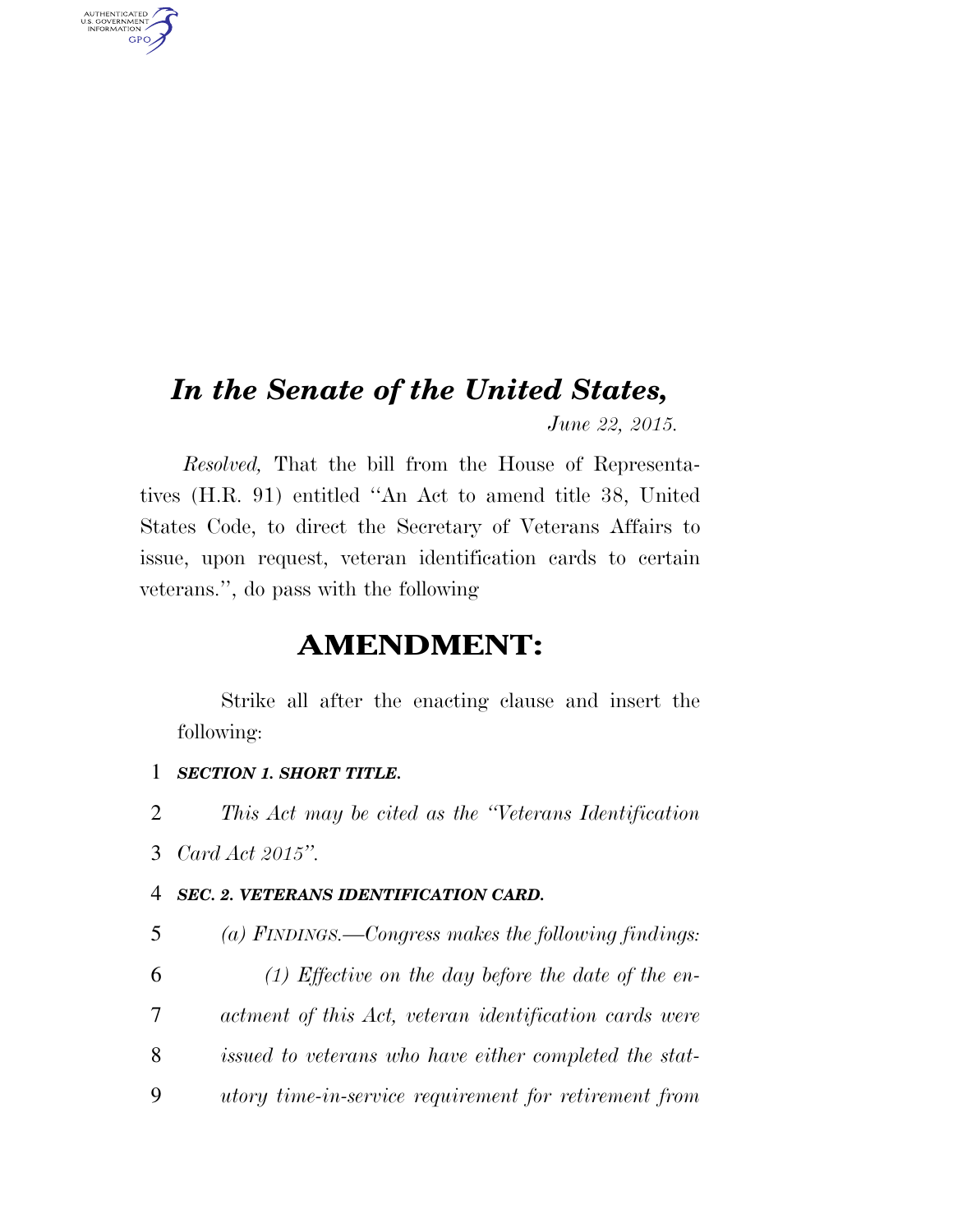*the Armed Forces or who have received a medical-re-lated discharge from the Armed Forces.* 

 *(2) Effective on the day before the date of the en- actment of this Act, a veteran who served a minimum obligated time in service, but who did not meet the criteria described in paragraph (1), did not receive a means of identifying the veteran's status as a veteran other than using the Department of Defense form DD–214 discharge papers of the veteran.* 

 *(3) Goods, services, and promotional activities are often offered by public and private institutions to veterans who demonstrate proof of service in the mili- tary, but it is impractical for a veteran to always carry Department of Defense form DD–214 discharge papers to demonstrate such proof.* 

 *(4) A general purpose veteran identification card made available to veterans would be useful to dem- onstrate the status of the veterans without having to carry and use official Department of Defense form DD–214 discharge papers.* 

 *(5) On the day before the date of the enactment of this Act, the Department of Veterans Affairs had the infrastructure in place across the United States to produce photographic identification cards and accept a small payment to cover the cost of these cards.*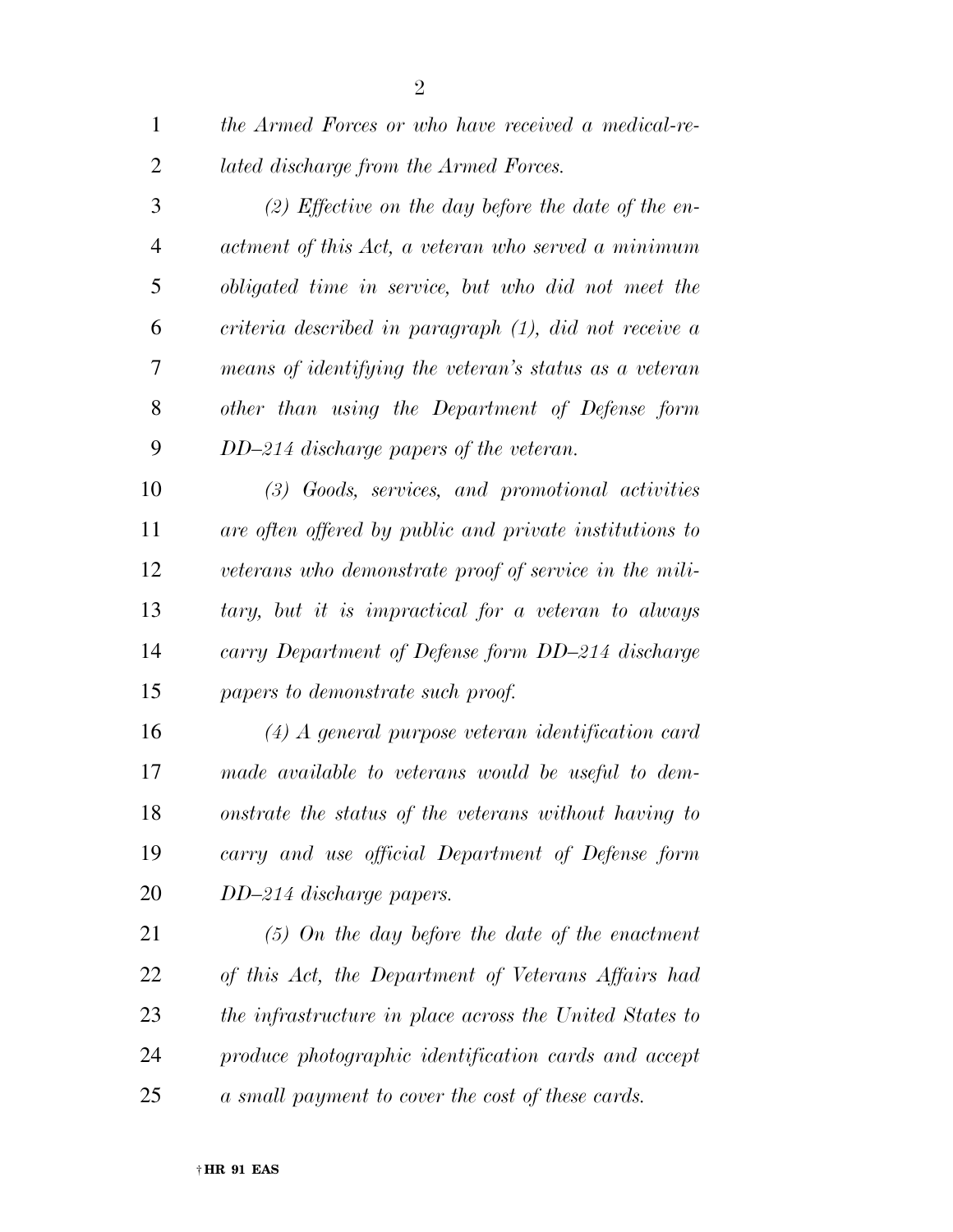*(b) PROVISION OF VETERAN IDENTIFICATION CARDS.—Chapter 57 of title 38, United States Code, is amended by adding after section 5705 the following new section: ''§ 5706. Veterans identification card ''(a) IN GENERAL.—The Secretary of Veterans Affairs shall issue an identification card described in subsection (b) to each veteran who—* 

 *''(1) requests such card; ''(2) presents a copy of Department of Defense form DD–214 or other official document from the offi- cial military personnel file of the veteran that de- scribes the service of the veteran; and ''(3) pays the fee under subsection (c)(1). ''(b) IDENTIFICATION CARD.—An identification card described in this subsection is a card issued to a veteran that— ''(1) displays a photograph of the veteran; ''(2) displays the name of the veteran; ''(3) explains that such card is not proof of any benefits to which the veteran is entitled to; ''(4) contains an identification number that is not a social security number; and ''(5) serves as proof that such veteran— ''(A) served in the Armed Forces; and*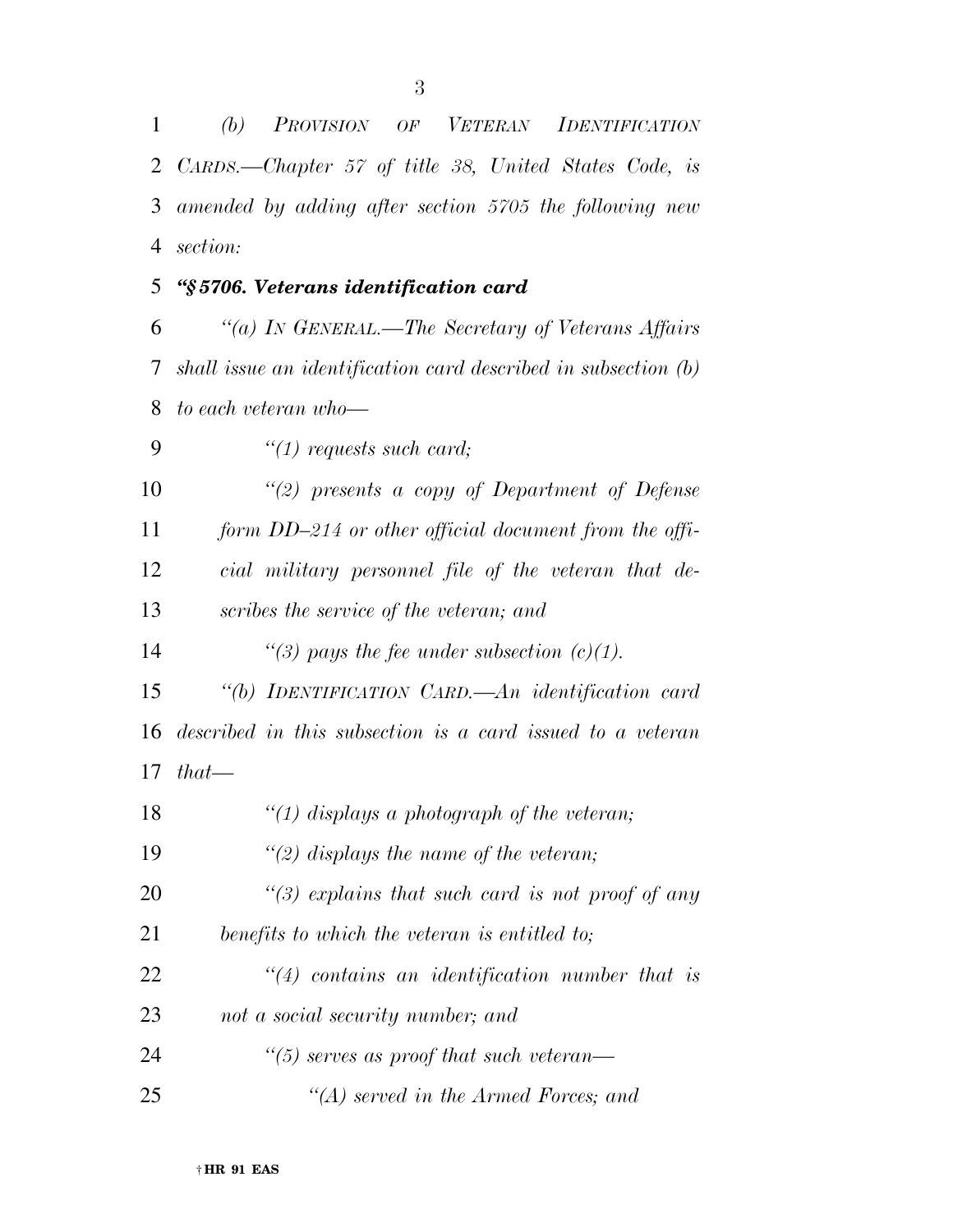*''(B) has a Department of Defense form DD–214 or other official document in the official military personnel file of the veteran that de-scribes the service of the veteran.* 

 *''(c) COSTS OF CARD.—(1) The Secretary shall charge a fee to each veteran who receives an identification card issued under this section, including a replacement identi-fication card.* 

 *''(2)(A) The fee charged under paragraph (1) shall equal such amount as the Secretary determines is necessary to issue an identification card under this section.* 

 *''(B) In determining the amount of the fee under sub- paragraph (A), the Secretary shall ensure that the total amount of fees collected under paragraph (1) equals an amount necessary to carry out this section, including costs related to any additional equipment or personnel required to carry out this section.* 

 *''(C) The Secretary shall review and reassess the deter- mination under subparagraph (A) during each five-year pe- riod in which the Secretary issues an identification card under this section.* 

 *''(3) Amounts collected under this subsection shall be deposited in an account of the Department available to carry out this section. Amounts so deposited shall be—* 

*''(A) merged with amounts in such account;*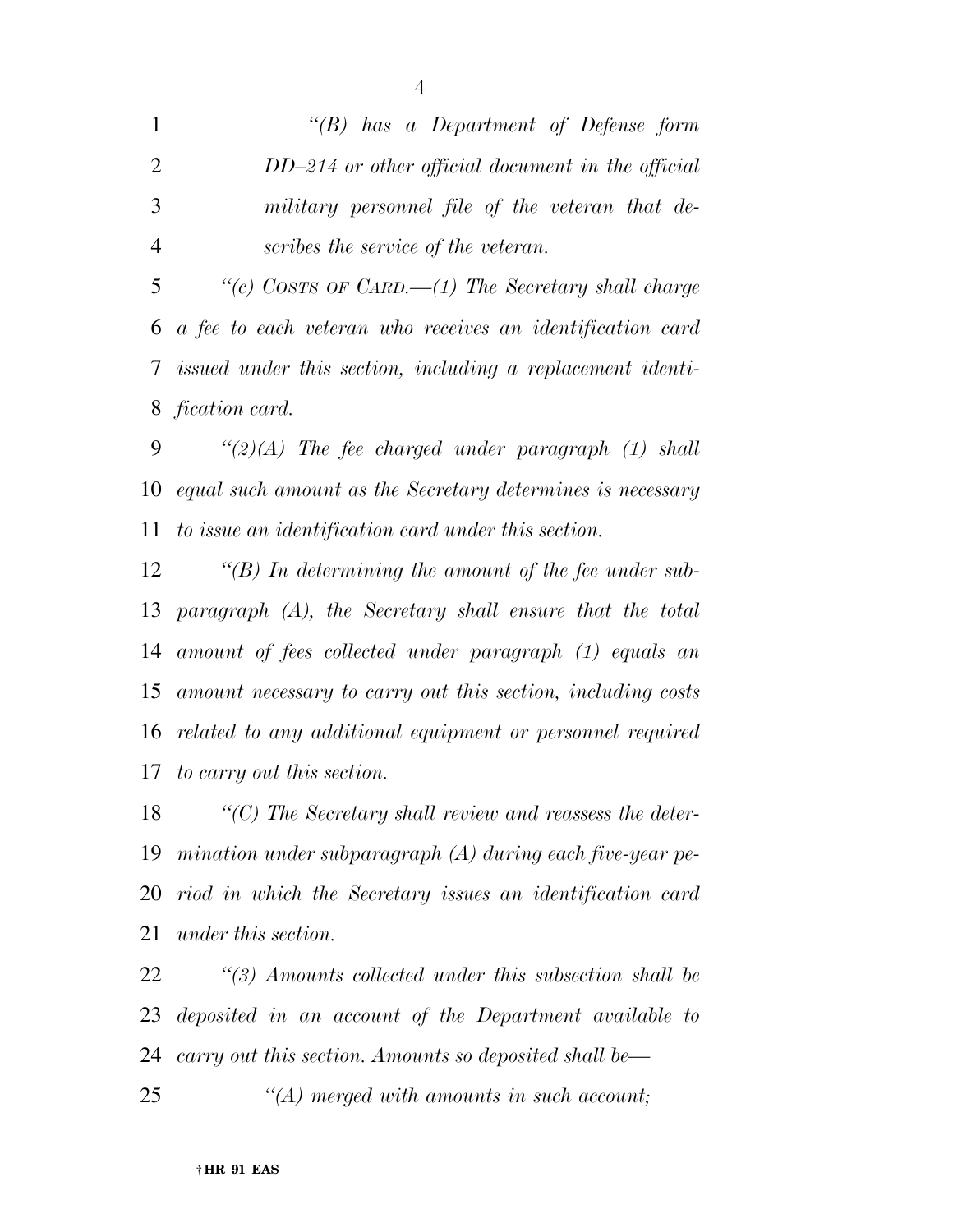*''(B) available in such amounts as may be pro- vided in appropriation Acts; and ''(C) subject to the same conditions and limita- tions as amounts otherwise in such account. ''(d) EFFECT OF CARD ON BENEFITS.—(1) An identi- fication card issued under this section shall not serve as proof of any benefits that the veteran may be entitled to under this title. ''(2) A veteran who is issued an identification card under this section shall not be entitled to any benefits under* 

*this title by reason of possessing such card.* 

 *''(e) ADMINISTRATIVE MEASURES.—(1) The Secretary shall ensure that any information collected or used with re- spect to an identification card issued under this section is appropriately secured.* 

 *''(2) The Secretary may determine any appropriate procedures with respect to issuing a replacement identifica-tion card.* 

 *''(3) In carrying out this section, the Secretary shall coordinate with the National Personnel Records Center.* 

 *''(4) The Secretary may conduct such outreach to ad- vertise the identification card under this section as the Sec-retary considers appropriate.* 

 *''(f) CONSTRUCTION.—This section shall not be con-strued to affect identification cards otherwise provided by*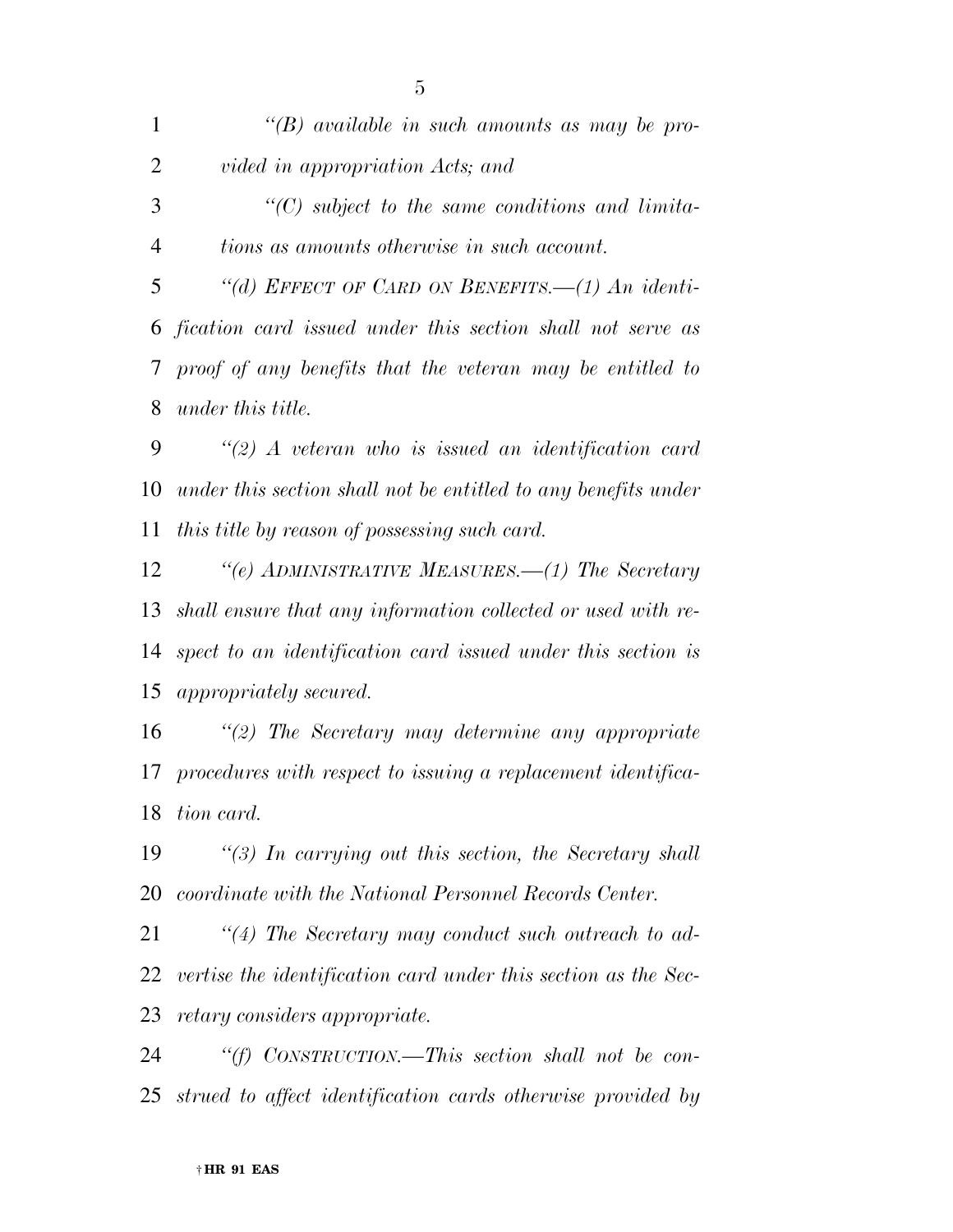*the Secretary to veterans enrolled in the health care system established under section 1705(a) of this title.''.* 

 *(c) CLERICAL AMENDMENT.—The table of sections at the beginning of such chapter is amended by inserting after the item relating to section 5705 the following new item: ''5706. Veterans identification card.''. (d) EFFECTIVE DATE.—The amendments made by this* 

 *Act shall take effect on the date that is 60 days after the date of the enactment of this Act.* 

Attest:

*Secretary.*